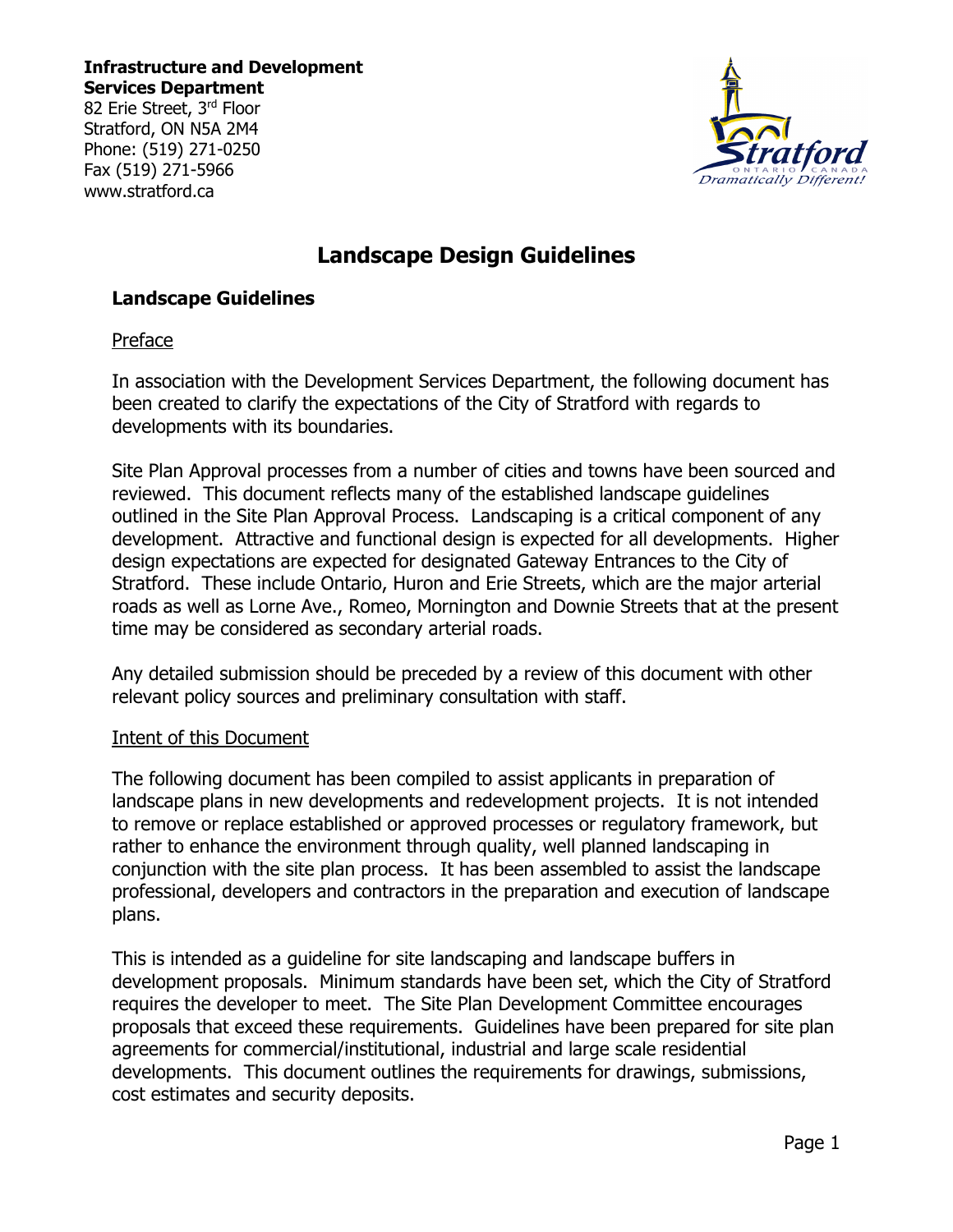82 Erie Street, 3rd Floor Stratford, ON N5A 2M4 Phone: (519) 271-0250 Fax (519) 271-5966 www.stratford.ca



In instances where landscape standards may be higher (i.e. arterial entrances), applicants are encouraged to contact the Development Services Department to discuss landscape design guidelines and site-specific issues prior to submitting a site plan application.

### Departmental Contacts

Applicants may contact the following departments regarding requirements for Site Plan submissions:

### **Community Services Department**

Parks & Forestry Manager PO Box 874, 27 Morenz Drive Stratford ON N5A 6W3 (519) 271-0250 extension 5246

## **Development Services Department**

82 Erie Street, 3rd Floor Stratford, ON N5A 2M4 519-271-0250 extension 5345 E-mail [planning@stratford.ca](mailto:planning@stratford.ca)

### **Engineering Department**

Manager of Engineering 82 Erie Street, 3rd Floor Stratford, ON N5A 2M4 519-271-0250 extension 5226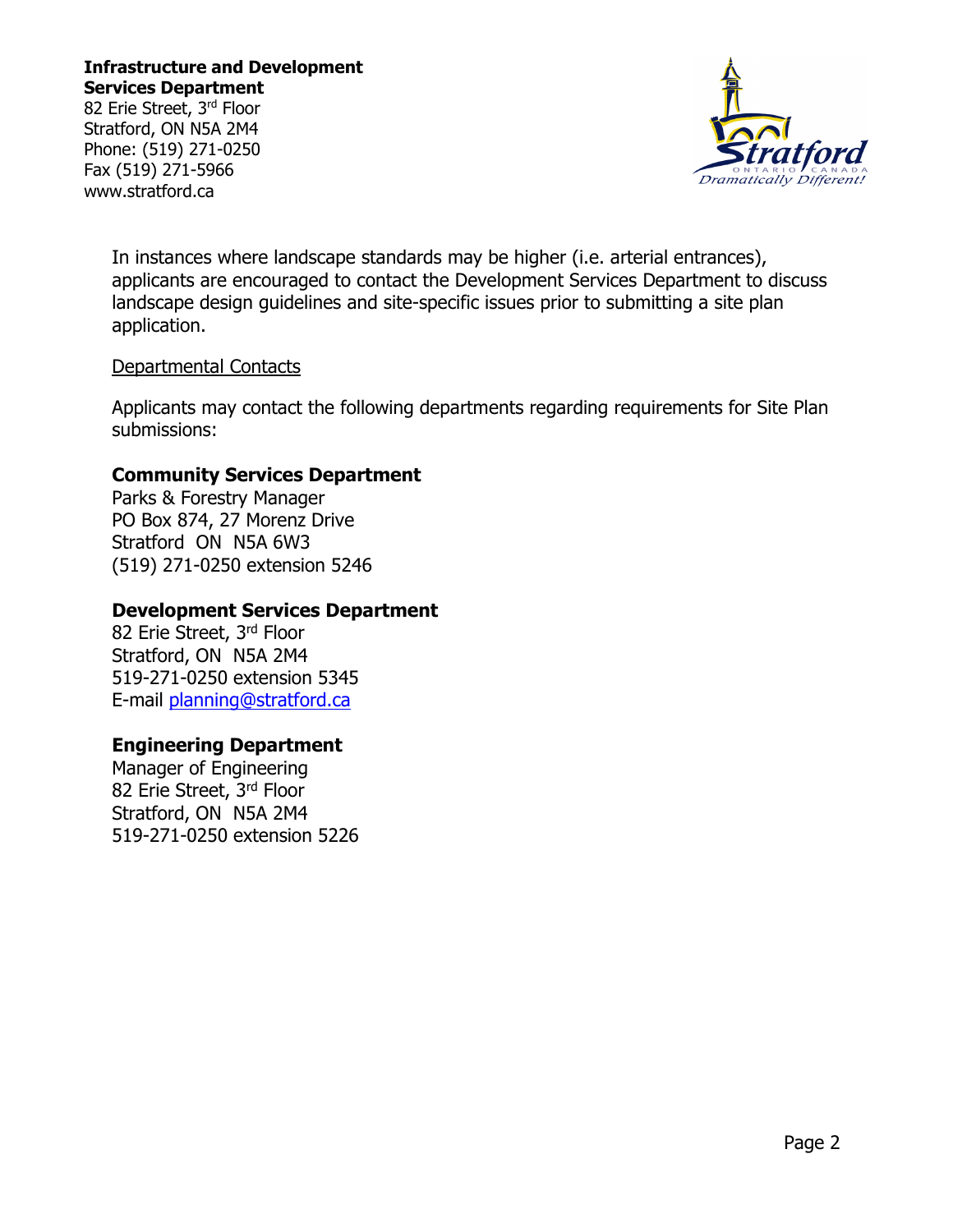82 Erie Street, 3rd Floor Stratford, ON N5A 2M4 Phone: (519) 271-0250 Fax (519) 271-5966 www.stratford.ca



## 1.0 Landscape Design

Landscaping should be used as a major visual element to unify the proposed building, existing streetscape and the surrounding environment as an entity and functionally for directing the circulation of pedestrian and vehicular traffic. It must mitigate the visual impacts of parking areas, loading docks, garbage containers, storage areas, etc.

The landscape plan must be designed as such to create the image of well-developed buildings in an appropriately landscaped area. An aesthetically pleasing view from the street is essential. Guidelines outlined represent principles for landscape design:

- Encourage excellence in landscape design in consideration with the distinct character of this community and the natural features of the landscape.
- Preservation of existing trees, woodlots and features wherever possible.
- Diversity of plant material and naturalizing wherever possible in appropriate areas.
- Ensure integration with storm water management features.
- Preserve the heritage of such resources as archeological sites and landscapes of historical significance.
- Enhance the public perception of a proposed development in terms of aesthetic quality, comfort and convenience of pedestrians and screening of less attractive elements of the development (screening of parking, service & storage areas, privacy areas, etc.). This may be accomplished through the use of landscaped islands and buffer planting strips.
- Contribute to the overall city image.

### 2.0 Design Guidelines

- Provide landscaping at the streetline, which contributes to the continuity of landscaping between adjacent properties.
- Maintain unobstructed visibility to building entrances, key architectural features, signage and public spaces. Locate plant material in a manner that provides adequate site lines for both motorists and pedestrians.
- Group trees and shrubs to frame building elevations and to add visual interest to blank facades and open spaces.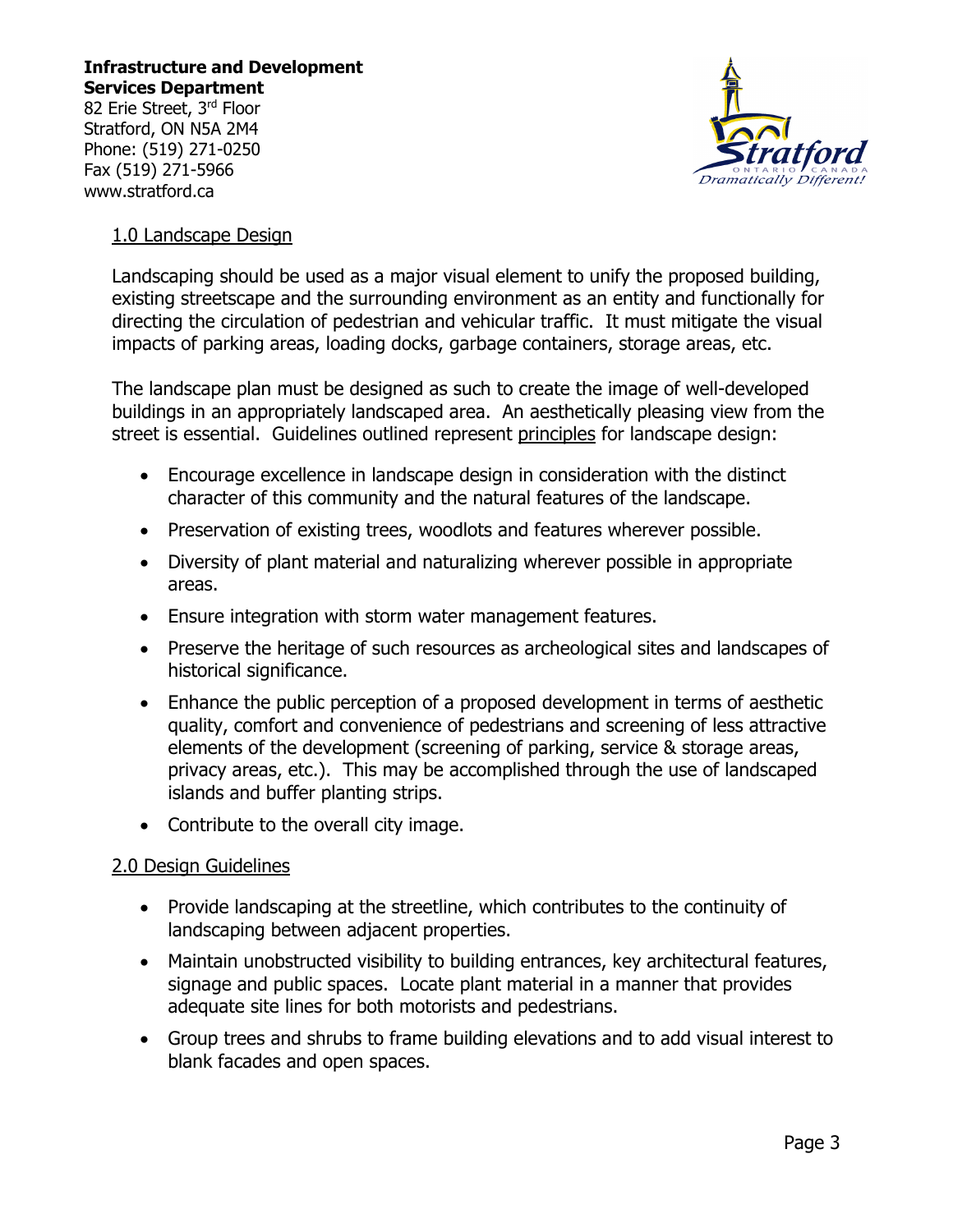82 Erie Street, 3rd Floor Stratford, ON N5A 2M4 Phone: (519) 271-0250 Fax (519) 271-5966 www.stratford.ca



- Install landscape elements that provide colour and decoration, having regard for local seasonal changes.
- Install plant material to soften building elevations, maintain a pedestrian scale and provide definition to public walkways and open spaces.
- Provide landscaping to screen and buffer parking areas, open storage and other site service elements.
- Provide protection from excessive summer sun and cold winter winds, especially adjacent to outdoor areas where people congregate.
- Stabilize steep embankments through the use of soft and hard landscape material, such as retaining walls, ground cover and trees.
- Select plant materials that are ecologically sound, appropriate for the existing and future site conditions and suitable for all seasons.
- Incorporate drought resistant plant material in order to reduce long term maintenance requirements and conserve water (xeriscaping).
- Select native plant materials where appropriate and avoid the use of invasive plant species.

# 3.0 Landscape Plan Requirements

- A landscape plan will be required.
- All plans should be submitted with metric measurements and a key plan indicating the exact location of the site with a north arrow.
- Planting detail including installation and support will be illustrated on landscape plan.
- Landscape plans must conform to the Site Plan.
- All landscape plans for sites in excess of 100 meters frontage onto an arterial road (as designated in the Official Plan) shall be prepared by a qualified landscape architect that is a member of the Ontario Association of Landscape Architects (OALA).
- All landscape plans for sites not fronting onto an arterial road can be prepared by an OALA or any other landscaping professional satisfactory to the Community Services Department.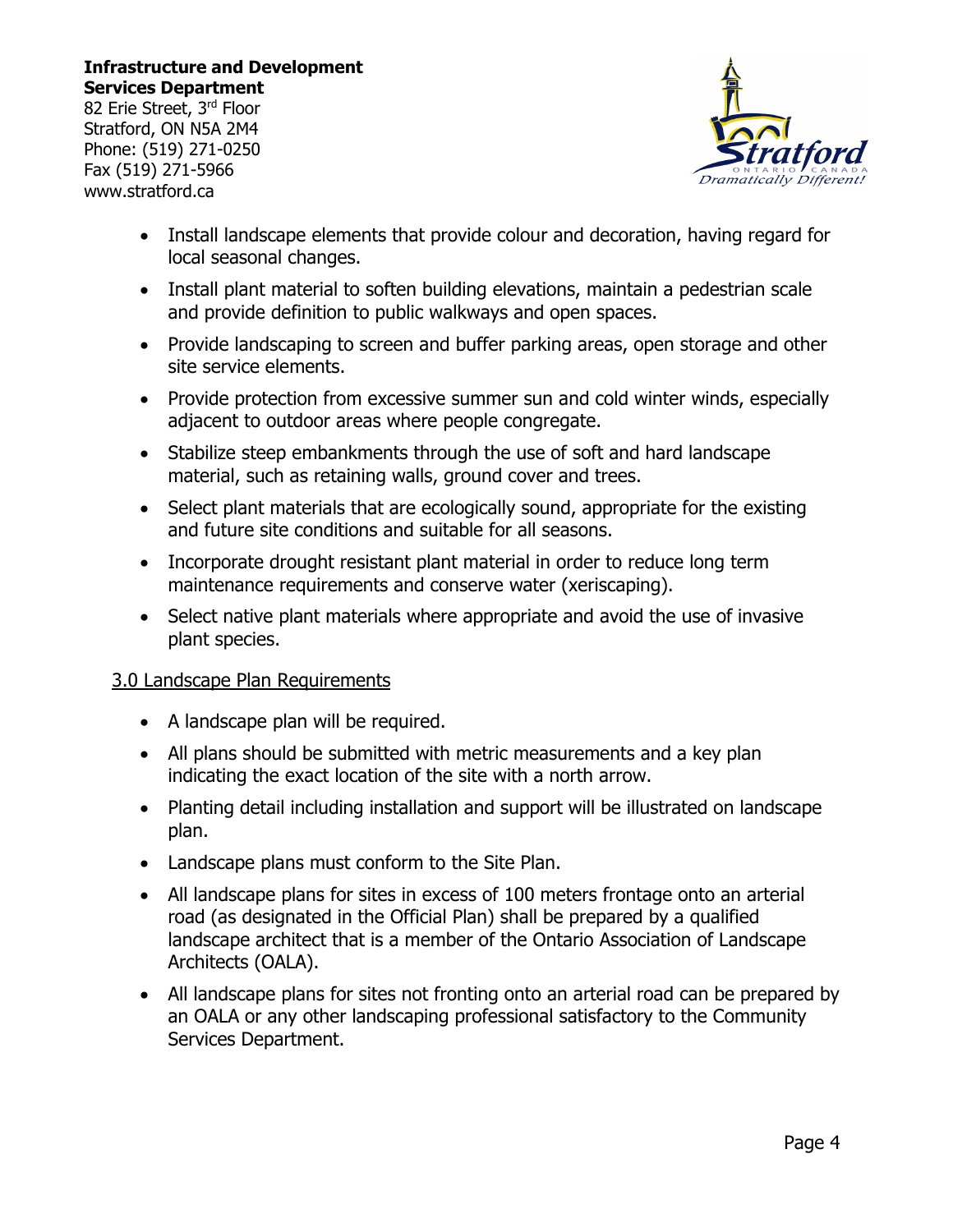82 Erie Street, 3rd Floor Stratford, ON N5A 2M4 Phone: (519) 271-0250 Fax (519) 271-5966 www.stratford.ca



• Landscape plans must take into account adjacent lands. Buffer requirements may include any combination of the following: landscape width, plantings, fencing and birms.

# 3.1 The Landscape Plan will identify and Document the Following Information

- Locations of all proposed plant material, planting beds and sod areas.
- A plant list clearly labeled with a key system with the following information: deciduous or conifer, size, quantity, spacing, planting detail and specifications, etc.
- Location of existing vegetation to be retained or removed must be clearly identified. All existing trees/vegetation to be preserved or removed are to be accurately located on the plan and clearly specified as to the current condition, deciduous or conifer, and diameter at breast height.
- Location and type of protection measures for existing vegetation to be retained.
- Location of storm water management landscape features.
- Location, height and material of all fences, screen walls and retaining walls.
- Existing and proposed grades along the property line and elevations at the base of trees to remain. Finished ground floor elevations of all buildings.
- Location and material of all hard surface areas (driveways, walkways, parking areas).
- Any other landscape element that contributes to site development.
- Snow storage.

### 3.2 Landscape Standards – Plant Material and Landscape Specifications

- All plant material must conform to the Canadian Nursery Trades Association specifications and standards.
- All sod to conform to the Canadian Nursery Sod Growers specifications.
- Minimum acceptable size for plant material are:
	- $\circ$  Deciduous Trees 50 mm caliper
	- $\circ$  Coniferous Trees 150 cm height
	- $\circ$  Shrubs 60 cm height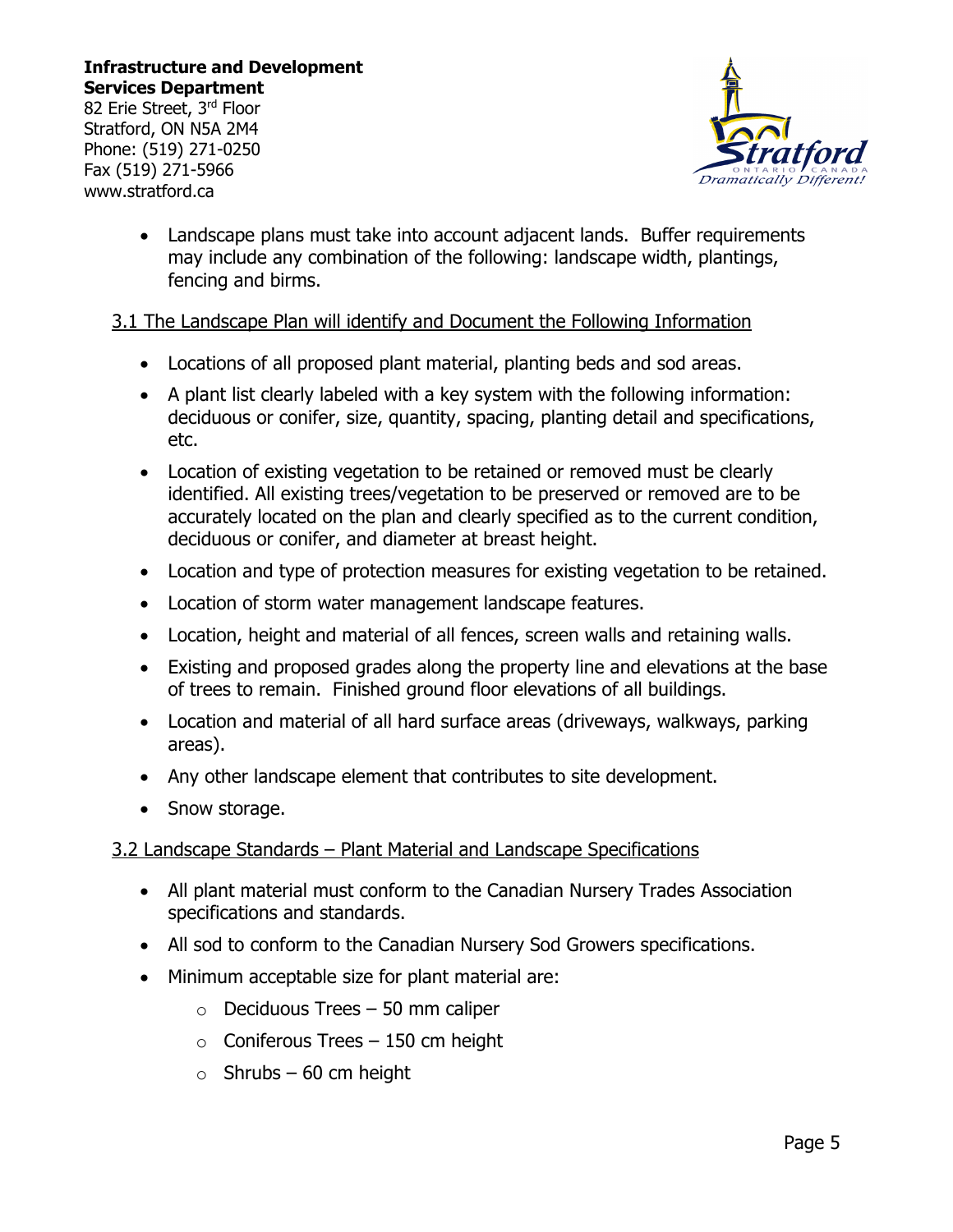82 Erie Street, 3rd Floor Stratford, ON N5A 2M4 Phone: (519) 271-0250 Fax (519) 271-5966 www.stratford.ca



- Shrubs required for screening must have a minimum height of 125 cm. All trees should be wire basket, B & B or container grown.
- Deciduous trees planted in a row will be centered at 11 metres maximum. Smaller flowering trees and ornamentals will be centered at  $5 - 7$  metres maximum.
- Where existing trees on City road allowance are to be removed the trees must be replaced to the satisfaction of the City of Stratford.
- Coniferous trees will be centered at  $4 8$  metres depending on desired effect.
- All shrubs are to be planted in continuous planting beds.
- Planting beds will be mulched to a minimum depth of 75 mm and will be maintained weed free. All mulch will be shredded bark except for planting beds located against buildings.
- Plantings consisting of trees and shrubs will be a minimum of 50% coniferous plantings.
- Where landscaped planting areas are abutting public roads a minimum buffer width in accordance with the Zoning By-law must be maintained from inside property line.
- All berming and finished grades should be a maximum slope of 3:1 for maintenance and landscape purposes.
- The Parks & Forestry Manager and/or his designate will carry out inspections of finished landscape areas.
- Landscape areas (not including grassed areas) will be maintained free from snow storage.

### 4.0 Tree Preservation Plan

Site Plan submissions for woodlots over 0.2 ha (1/2 acre) in size will require a professionally prepared Tree Preservation Plan (Landscape Architect and/or Certified Arborist). "Woodlots" are defined as land with at least:

- 1,000 trees per hectare (405 trees per acre) of any size, or;
- 750 trees per hectare (304 trees per acre) measuring more than 5cm (2 inches) in diameter at a point 1.37m (4.5 feet) from the ground, or;
- 500 trees per hectare (202 trees per acre) measuring more than 12cm (5 inches) in diameter at a point 1.37m (4.5 feet) from the ground, or;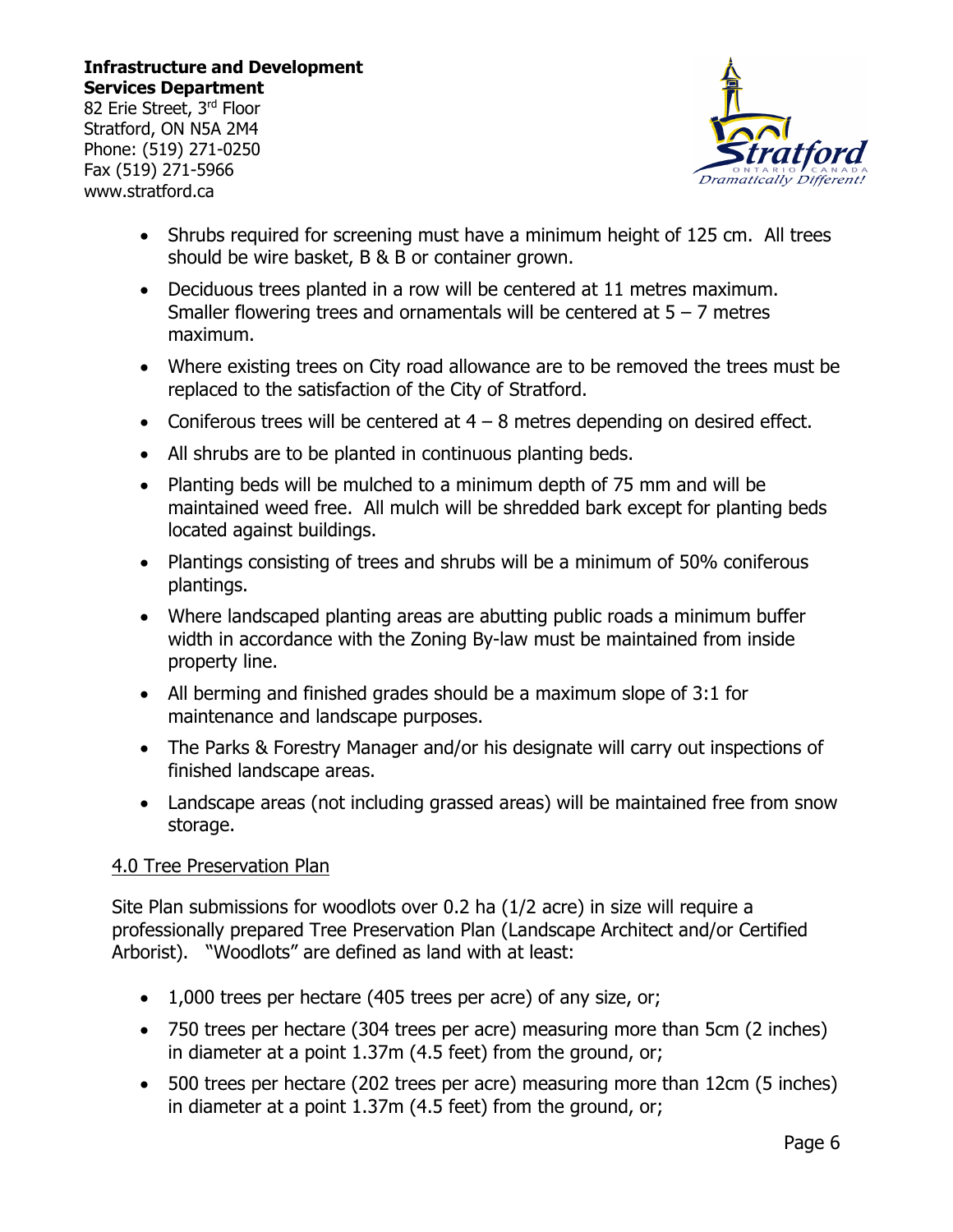82 Erie Street, 3rd Floor Stratford, ON N5A 2M4 Phone: (519) 271-0250 Fax (519) 271-5966 www.stratford.ca



• 250 trees per hectare (101 trees per acre) measuring more than 20cm (8 inches) in diameter at a point 1.37m (4.5 feet) from the ground.

A Tree Preservation Plan requires the following information in the form of a detailed Tree Management Plan:

- location of existing vegetation to be retained, removed or relocated
- plant list showing species, quantity, size, height, condition
- proposed grades, existing grades along the property lines and elevations at the base of trees to remain
- trees/vegetation within three metres of subject property
- location and type of protection measures for the existing vegetation to be retained
- all existing trees allotted for preservation should be properly tagged on site in accordance with the detailed Tree Management Plan
- a detailed explanation will be required for all trees scheduled for removal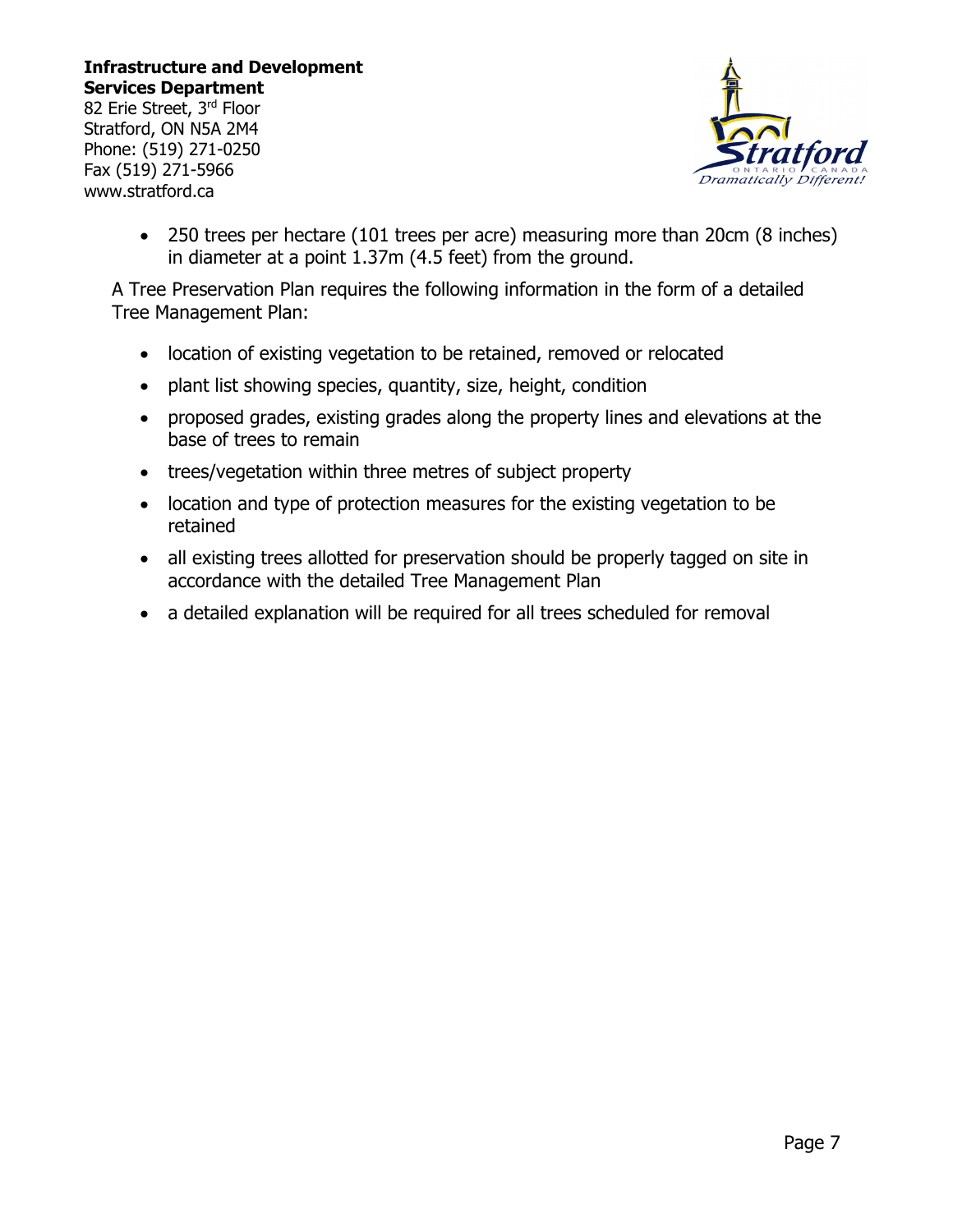82 Erie Street, 3rd Floor Stratford, ON N5A 2M4 Phone: (519) 271-0250 Fax (519) 271-5966 www.stratford.ca



# **Landscape Plan Check List**

- $\Box$  Title block located in lower right corner (titled as Landscape Plan) with subdivision name, block and lot numbers, survey name and abstract number and preparation date.
- $\Box$  North arrow and scale appropriate for the level of detail multiple sheets may be required.
- $\Box$  Property dimensions (metes and bounds of the boundary of the site).
- $\Box$  Adjacent property subdivision names, land use and zoning.
- $\Box$  Existing or proposed buildings on the property, access points on and adjacent to the property (list number of units for multi-family requests).
- $\Box$  Location and width of existing and proposed streets and sidewalks.
- $\Box$  Existing and proposed easements (utility, drainage, visibility and maintenance, etc.).
- $\Box$  All existing and proposed utilities fire hydrants, water and sewer mains and lines with pipe size valves and manholes within and immediately adjacent to the tract.
- □ Existing Trees, Trees to be Removed and Trees to be Preserved location, size and species.
- $\Box$  Landscaping materials location, size, etc. (i.e. all plants, paving, benches, screens, fountains, statues, earthen berms, ponds including depth of water, or other landscape features).
- $\Box$  Proposed plant materials location, species, spacing (if applicable), size (at time of planting and at maturity).
- Existing and proposed topography, with berms at  $0.5$  metre contours with % of slope indicated.
- $\Box$  Parking computations showing required and provided parking spaces.
- $\Box$  Distance of trees/shrubs from sidewalks, curbs, screening walls and utilities.
- $\Box$  Screening materials, location, type and height.
- $\Box$  Legend if abbreviations or symbols are used.
- $\Box$  Description of maintenance provisions.